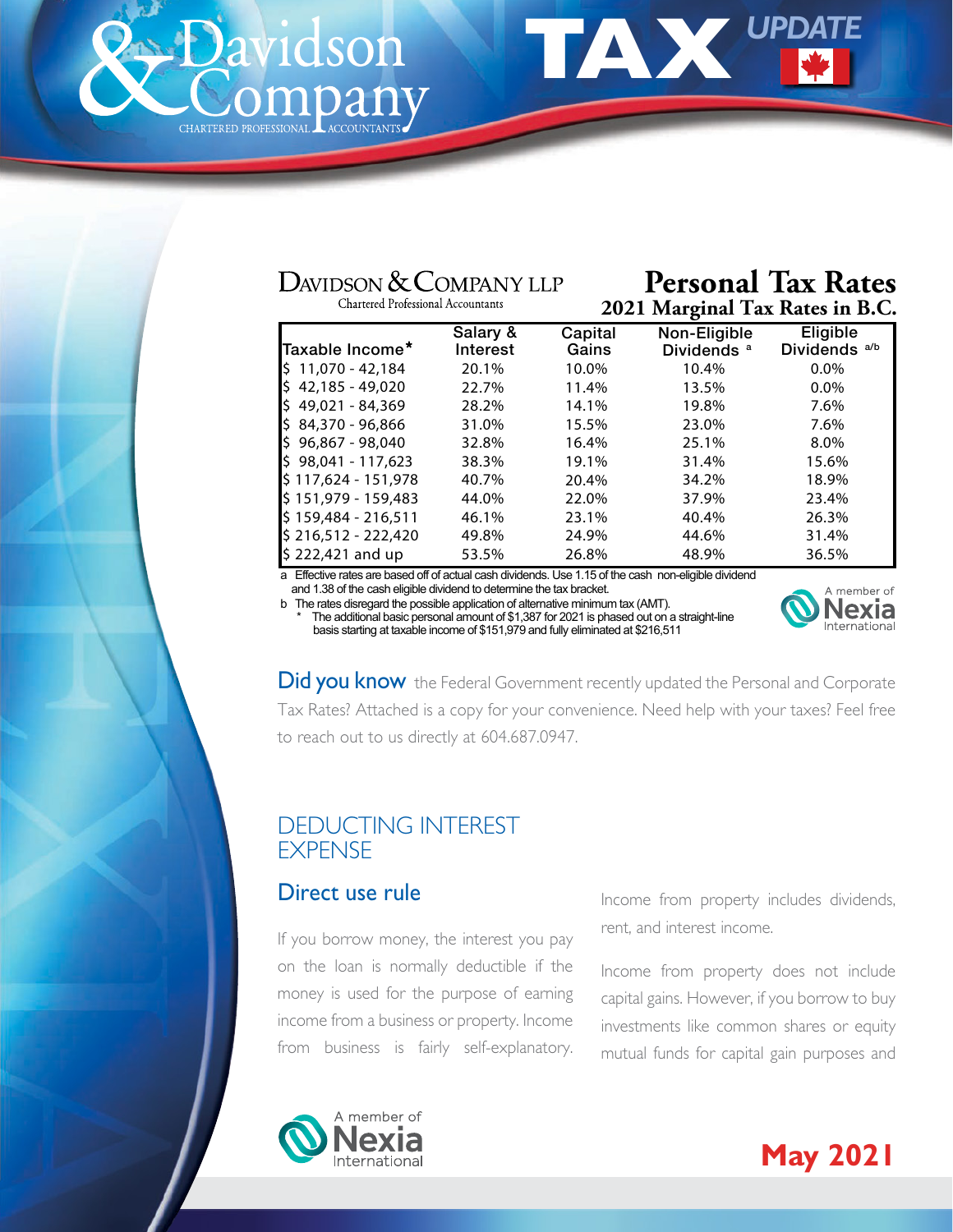| Deducting Interest Expense  1                |  |
|----------------------------------------------|--|
| <b>Spousal and Child Support Payments  4</b> |  |

*[Unearned Amounts Received in Business .... 7](#page-6-0) [Around the Courts ........................................ 8](#page-7-0)*

they are capable of paying dividends or other income from property, you can normally still get a full interest deduction.

If you borrow money that is used for personal purposes, the interest is not deductible. For example, if you have a mortgage on your home, the interest on the mortgage is typically not deductible (although a portion may be deductible if you carry on business through a home office – see our June 2020 Tax Letter for details).

In terms of the "use of borrowed money" requirement, the courts have indicated that a *direct* use of the borrowed money is required, and that an indirect use does not normally qualify. The distinction between a direct and indirect use is shown in the following example.

#### Example

 You have \$500,000 in cash to invest. You are considering buying a house but also want to buy some stocks and mutual funds. You need to borrow money to accomplish both types of purchases.

 If you borrow to buy the house, the direct use of the loan is not for the purpose of earning income (again, subject to the comment above where you use part of the home in your business). You cannot argue that the loan allowed you to

acquire the stocks and mutual funds by freeing up your \$500,000 cash to purchase them. Therefore, the interest on the house loan is not deductible because the *direct* use is to purchase the house, even though the borrowing indirectly allowed you to buy the stocks and mutual funds.

 However, if you take out a loan to buy the stocks and mutual funds, the direct use of the borrowing is for the purpose of earning income. You can then use your \$500,000 cash to buy the house. In this case, the interest on the loan would be fully deductible.

A tax planning tip is sometimes called the "interest deduction shuffle", since it involves using borrowed money *directly* to buy income investments, while the borrowing *indirectly* allows you to purchase a personal use property like your home. Some refer to this as the "Singleton shuffle", after the landmark Supreme Court of Canada decision that gave this type of transaction its blessing.

In *Singleton*, the taxpayer was a partner at a law firm. He had about \$300,000 of capital (cash) invested in the firm. He wanted to buy a home, but he knew if he took out a loan to buy the home, the interest on the loan would not be deductible. Therefore, he withdrew his capital from the law firm to buy the home, and on the same day borrowed \$300,000 from a bank to replenish his capital account at the firm. Since the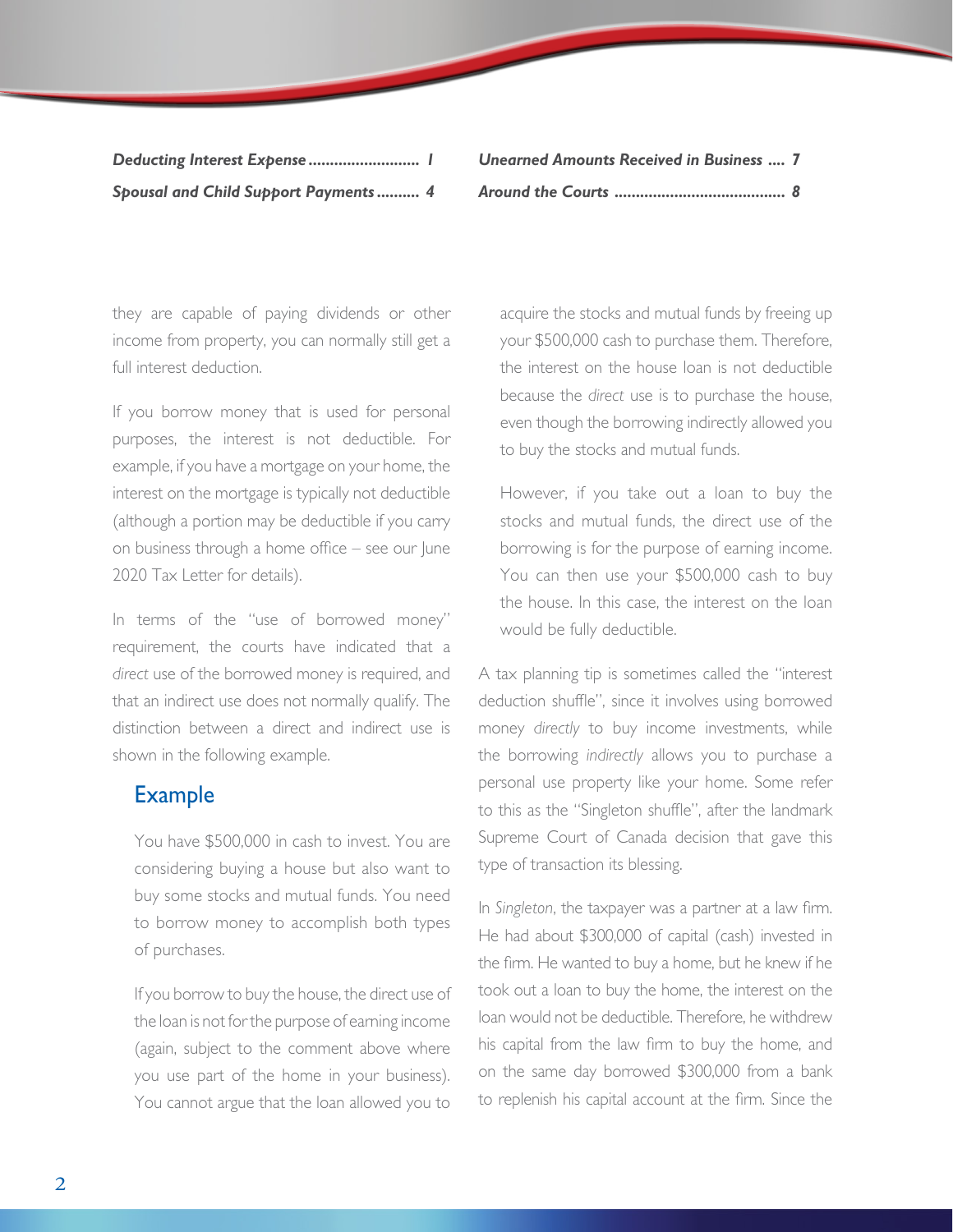direct use of that borrowing was to invest in his law firm, which was for the purpose of earning income from a business, the Supreme Court held that the interest on his loan was fully deductible.

And obviously, the Canada Revenue Agency (CRA) must respect decisions of the Supreme Court of Canada.

So let's look at the Singleton shuffle applied to a variation of the above example.

## Example

 You currently own stocks and mutual funds worth \$500,000. You want to buy a house and would need to take a \$500,000 mortgage loan to buy it. If you do, the interest on the loan will not be deductible.

 Instead, you sell the stocks and mutual funds for \$500,000 and use those proceeds to buy the home. Then, you borrow \$500,000 from a bank – secured by a mortgage on your home − to repurchase the stocks and mutual funds (or any other income-earning investments). Now, the *direct* use of your borrowing is an income-earning purpose, and the interest on the borrowing is fully deductible.

 From the bank's point of view, the \$500,000 loan to you is just as secure as if it were a mortgage taken out to buy the home, since it's done as a mortgage.

 This transaction works best if the stocks and mutual funds have little or no accrued capital gain, since any accrued taxable capital gain will be triggered when you sell the funds.

## Loans for RRSPs and TFSAs

If you take out a loan to invest in your registered retirement savings account (RRSP) or tax-free saving account (TFSA), you seem to be using the loan to invest and earn income from property. So, based on the above rule, you might think you can deduct the interest on the loan.

Unfortunately, there is a specific provision in the Income Tax Act that overrides the above rule and disallows any interest deduction on loans to invest in RRSPs and TFSAs (as well as other tax-deferred plans, like registered pension plans, registered education savings plans and registered disability saving plans).

The rationale for disallowing the interest deduction on these loans is that even though the money is typically used for the purpose of earning income from property, the income earned while in the RRSP or TFSA is not subject to tax (for a TFSA it is also not taxed when you take the money out). Basically, the government is saying that since we are not taxing the income while it's earned, we are not going to allow you to deduct your interest expense in the meantime.

# What happens if you sell the investment at a loss and still owe money?

A potential problem arises if you sell an investment property acquired with a loan, and you subsequently sell the property at a loss. In such case, you might not be able to fully repay the loan. So if some of the loan remains outstanding, can you still deduct the interest expense on the loan?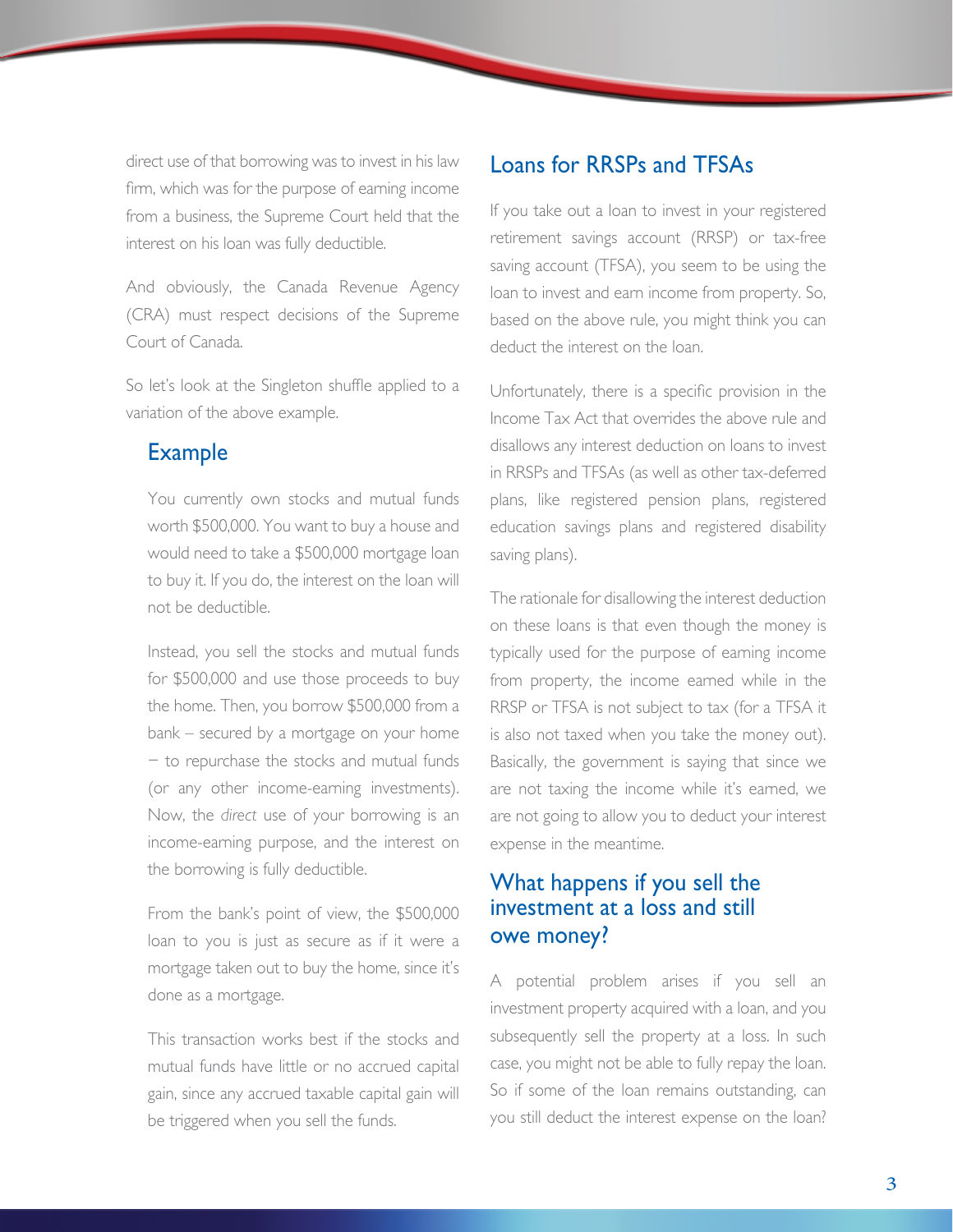<span id="page-3-0"></span>You might think "no", since you are no longer using the loan for income-earning purposes.

Fortunately, the answer is usually "yes".

There is a specific provision under the Income Tax Act that basically says that the amount of your loan in excess of the proceeds of disposition of the property (at a loss) is deemed to be used for the purpose of earning income from a property. Therefore, an interest deduction will remain for that portion of the loan. The following is an example.

# Example

 You took out a \$100,000 loan to buy stocks. Unfortunately, the stocks went down significantly in value, and you decided to sell them when they were worth \$40,000.

 You use the \$40,000 to partially pay off the loan, and therefore you still owe \$60,000. Under the specific provision, your interest on the remaining \$60,000 principal amount of the loan will remain deductible, even though you no longer own the stocks.

A similar provision applies if you take out a loan that is used in your business, you later cease to carry on the business, and the value of your business properties is less than the principal amount of the loan still outstanding. In general terms, a portion of the loan is allocated to any property that you sell (and for this purpose, there is a deemed disposition once you begin to use the property for any other purpose). The remaining part of the principal amount of the loan, if any, is deemed to be used for the purpose of earning income from

a business and the interest expense on that part remains deductible.

# SPOUSAL AND CHILD SUPPORT PAYMENTS

We discussed this issue briefly in the March 2021 Tax Letter (under "Ten Most Common Tax Mistakes"). More details are provided here.

In general terms, child support payments made to an ex-spouse or common-law partner are not deductible for the payer, and are not included in the recipient's income. An exception applies if the applicable court order or agreement was made before May 1997, it was not amended or replaced by another order agreement after April 1997, and the parties did not elect to have the current rules apply. (This almost never happens now, since most child support stops around age 18.) In these rare cases, the payer can deduct the child support payment and the recipient must include them in income.

On the other hand, **spousal** support payments are generally deductible for the payer and included in the recipient's income, as long as certain conditions are met. If the conditions are not met, there is no deduction and no inclusion.

The general conditions include the following:

1) The spousal support payment must be a payment made as an "allowance on a **periodic basis**". So normally, a lump-sum or amount that is not periodic does not qualify (some exceptions are noted below). The courts have held that the following factors are relevant in determining the periodic allowance issue: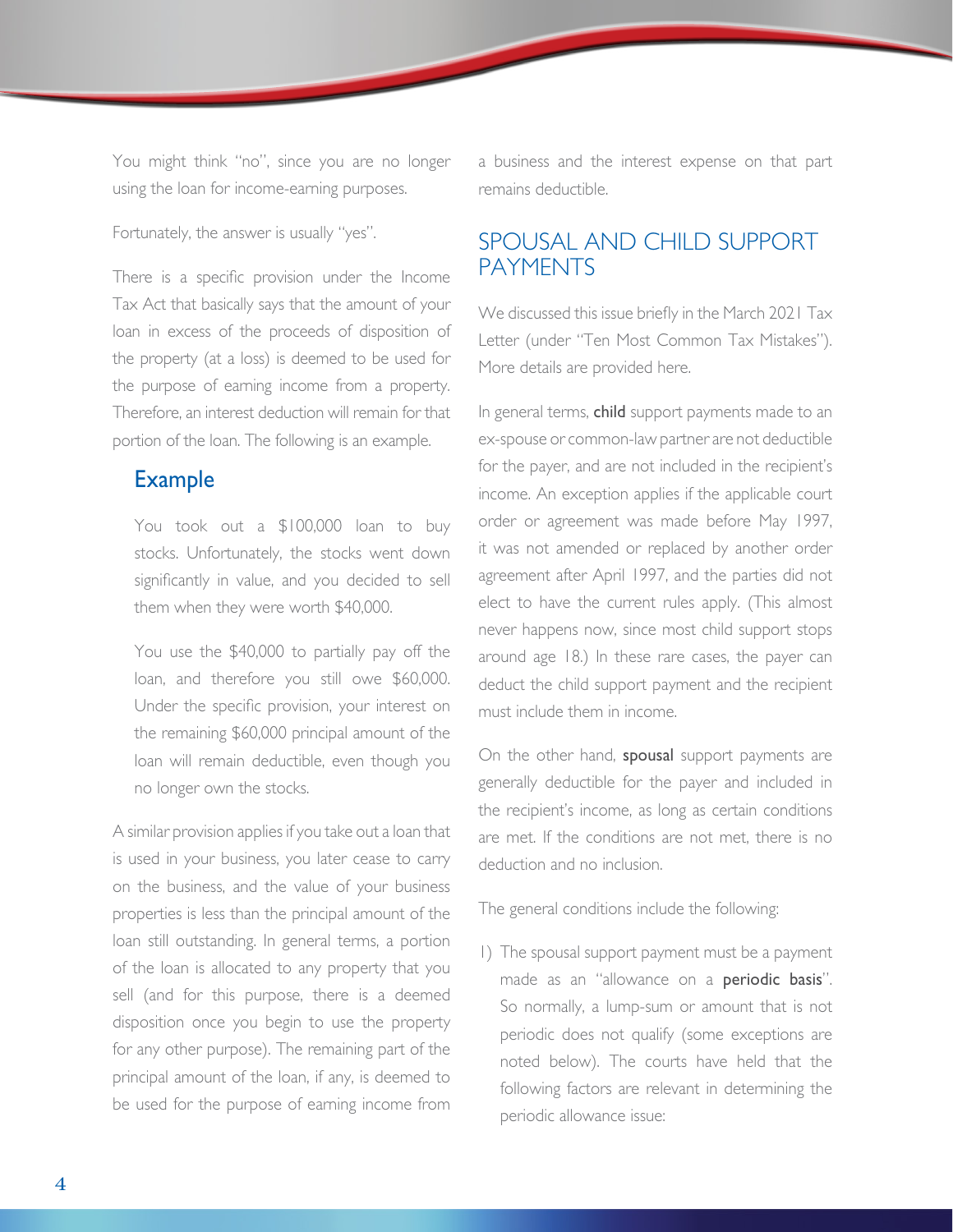- The length of the periods in which the payments are made. Amounts that are paid weekly or monthly are more easily characterized as allowances. Where the payments are at longer intervals, the issue is less clear. If the payments are made at intervals of greater than one year, the CRA and ultimately a court may rule that they are not periodic allowances.
- The amount of the payments in relation to the income and living standards of payer and recipient. Where a payment represents a substantial portion of the payer's or recipient's income, the payment is unlikely to be a periodic allowance. On the other hand, where the payment is no greater than might be expected to be required to maintain the recipient's standard of living, it is more likely to qualify as an allowance.
- If the payments include interest up to the date of the payments, a court may rule that this is essentially a lump-sum amount that the payer was allowed to pay over time, rather than a periodic allowance.
- A periodic allowance commonly applies either for an indefinite period or until some event such as the re-marriage of the recipient, or some other event that causes a material change in the recipient's financial needs. Sums payable over a fixed term may be regarded as not being a periodic allowance and therefore not deductible for the payer or included for the recipient.
- If the payments release the payer from future obligations to pay support (for example, upfront payments for a few years rather than over many years), the payments may be viewed as not being periodic allowances.
- 2) The recipient must have discretion over the use of the payment, meaning that the recipient, rather than the payer, determines what to do with the funds. So if the payer sends the funds with a condition that they be used in a specific manner, the payment may not qualify (an exception to this rule is discussed below).
- 3) The recipient and payer must be living separate and apart because of the breakdown of their marriage or common-law partnership.
- 4) The payment must be pursuant to a court order or a written agreement between the parties.

#### Exception to the general rules

There is a specific provision that overrides the general rules that a spousal support payment must be on a periodic basis and that the recipient must have discretion over the use of the funds.

A lump-sum payment can be deductible for the payer and included for the recipient, even though it is not periodic, the recipient does not have discretion over the use of the funds, and even if the payment is made to a third party instead of directly to the recipient. This specific provision applies only if the court order or agreement states that the parties agree that the provision will apply. The provision can apply to expenses such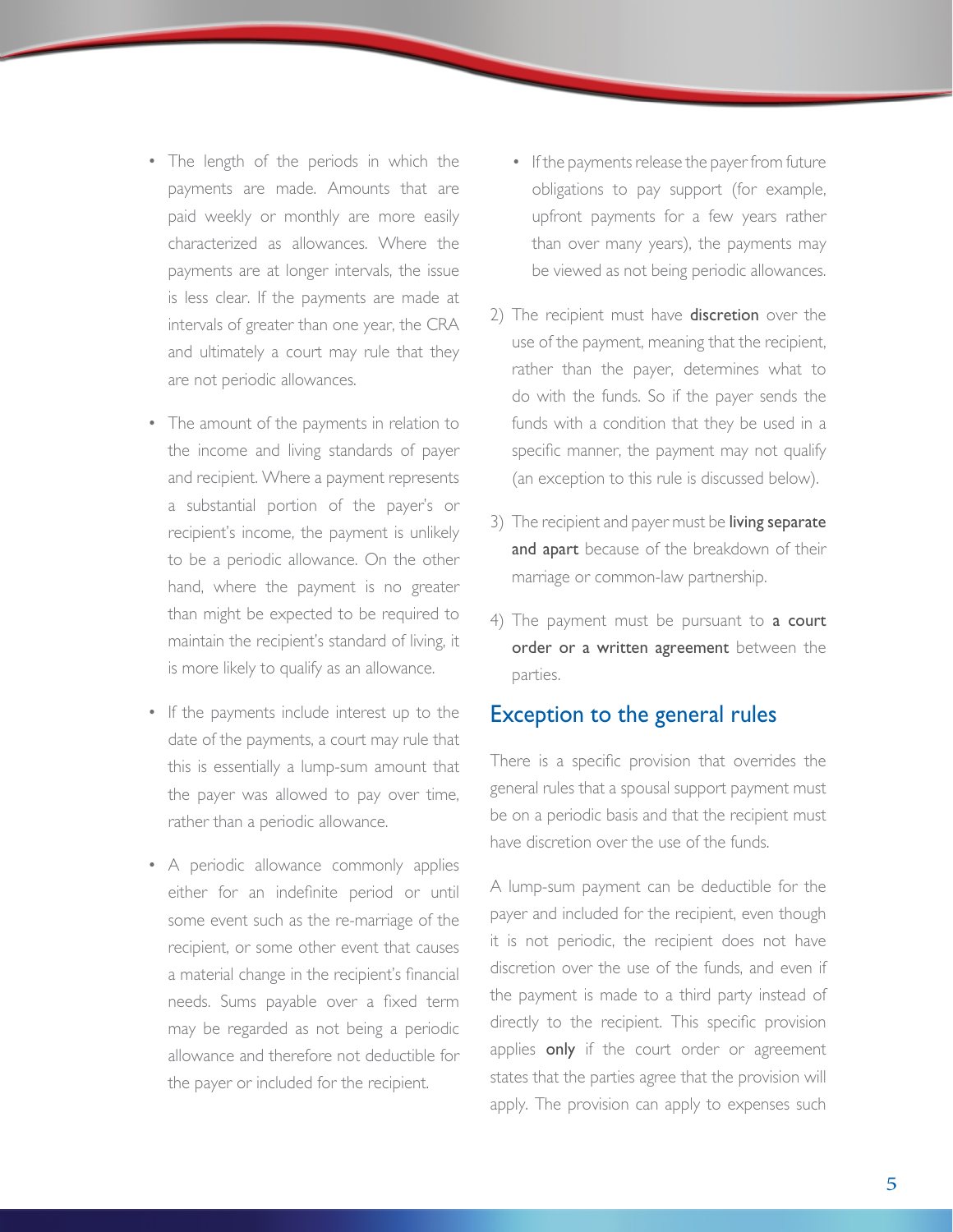as medical expenses, tuition, rent, and mortgage payments made by the payer to the recipient or to a third party (for example, a medical facility, school, landlord, or bank). In the case of mortgage payments (principal and interest) made for the recipient's home, the deduction in each year is generally limited to 1/5<sup>th</sup> of the principal amount of the original mortgage loan.

In addition to this special rule, the CRA takes the view that a lump-sum payment is deductible for the payer and included for the recipient if the lump-sum:

- represents amounts payable periodically that were due after the court order or written agreement and that had fallen into arrears; or
- is paid pursuant to a court order and in conjunction with an existing obligation for periodic maintenance, whereby the payment represents the acceleration, or advance, of future support payable on a periodic basis, for the sole purpose of securing the funds to the recipients, or
- is paid pursuant to a court order that establishes a clear obligation to pay retroactive periodic maintenance for a specified period prior to the date of the court order.

## Payments made before court order or agreement

To be deductible, a spousal support payment must be made "pursuant to" a court order or written agreement between the parties. As a result, payments made before the court order is issued or before the agreement is signed would normally not be deductible for the payer or included for the recipient.

However, another provision in the Income Tax Act says that payments made before the court order or written agreement can be deductible for the payer and included for the recipient, if the court order or agreement states that this provision applies. However, this applies only to payments made in the same calendar year as the order or agreement, or the immediately preceding calendar year.

## Ordering rule with spousal and child support

If both spousal support and child support are paid each year on a timely basis, this ordering rule is of little significance. However, if the payments are not made in full in any year, this rule applies. In general terms, the support payments will be applied towards (non-deductible) child support until it is paid in full, before they are applied towards (deductible) spousal support.

#### Example

 Ahmed is required under a court order or written agreement to pay \$60,000 in annual child support and \$40,000 in spousal support, for a total of \$100,000. In 2021, because of cash flow issues, he pays total support of only \$80,000.

 Under the ordering rule, the first \$60,000 of the \$80,000 paid in 2021 will be considered child support and therefore not deductible in computing his income. The remaining \$20,000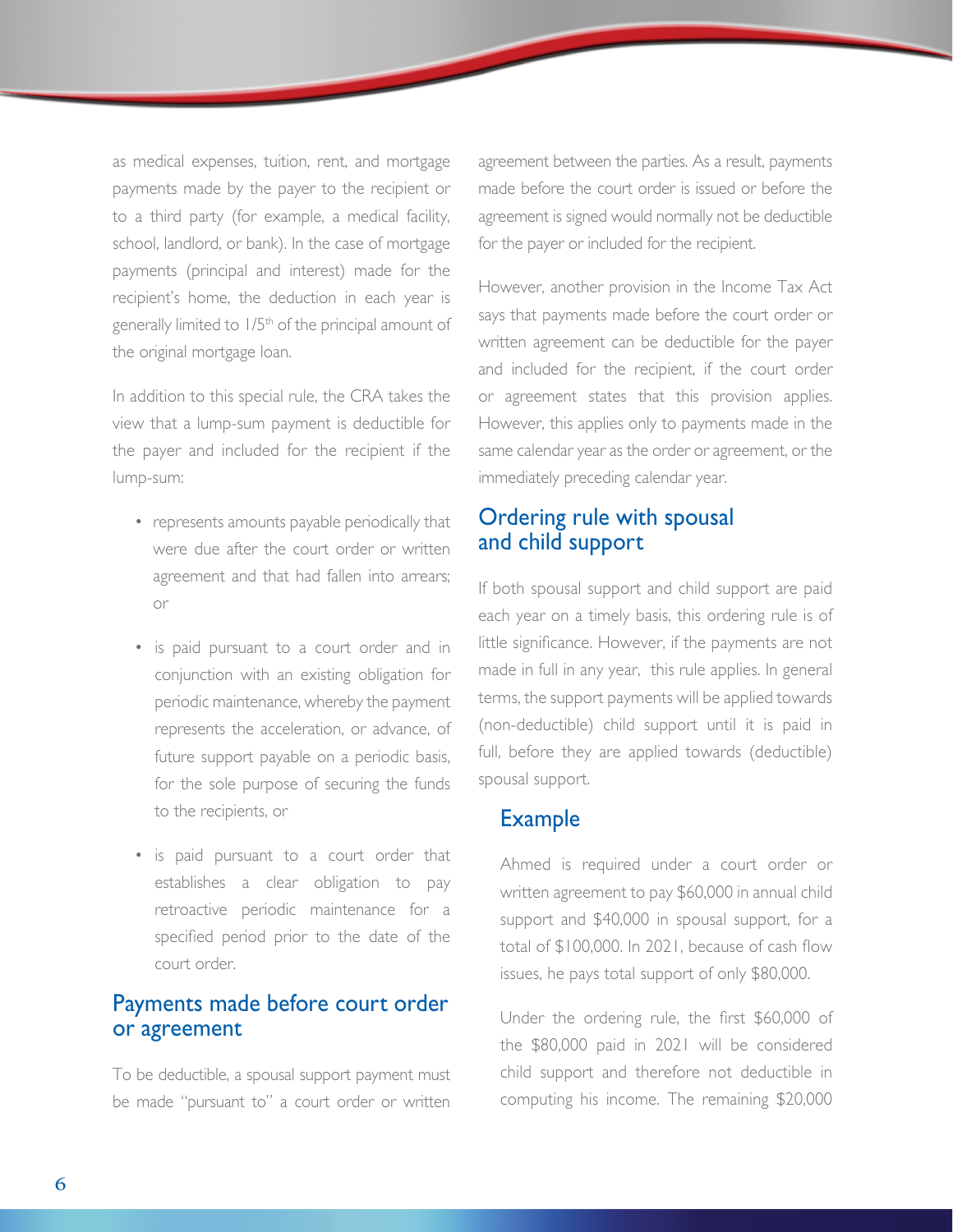<span id="page-6-0"></span>will be considered spousal support and deductible.

 In 2022, Ahmed has better cash flow and therefore pays a total of  $$120,000 - being$ the \$100,000 of total support owed in 2022 plus the \$20,000 shortfall in 2021. Therefore, in 2022 he can deduct \$60,000, which is the \$20,000 shortfall from 2021 plus the \$40,000 spousal support for 2022.

 His ex-spouse has to include in income the same amounts that are deductible to him.

## UNEARNED AMOUNTS RECEIVED IN BUSINESS

If you carry on a business, the Income Tax Act requires you to include any amount that you receive in the year even if you have not "earned" it yet. In particular, you must include any amount received in the year that is consideration for services not rendered or goods not delivered before the end of the year.

However, you have the option of deducting a reserve for the amount of services or goods to be provided in a later year, which has the effect of deferring that portion of the unearned amount to the later year. The mechanics of the reserve are illustrated in the following example.

# Example

 You carry on a business. In year 1, you receive \$10,000 for goods to be delivered to a customer in years 2 and 3 – half in year 2 and the other half in year 3.

 In year 1, you must include \$10,000 in income. You decide to claim the maximum reserve, so you deduct the full \$10,000 amount because that reflects the consideration for goods to be provided after year 1.

 In year 2, you have to add back into income the \$10,000 you deducted in year 1. But you can claim a reserve of \$5,000, reflecting the consideration for goods to be provided after year 2.

 In year 3, you include the \$5,000 reserve you deducted in year 2.

 Net effect: You received \$10,000 in year 1. You included the net amount of \$5,000 in each of years 2 and 3.

\* \* \*

This letter summarizes recent tax developments and tax planning opportunities; however, we recommend that you consult with an expert before embarking on any of the suggestions contained in this letter, which are appropriate to your own specific requirements.